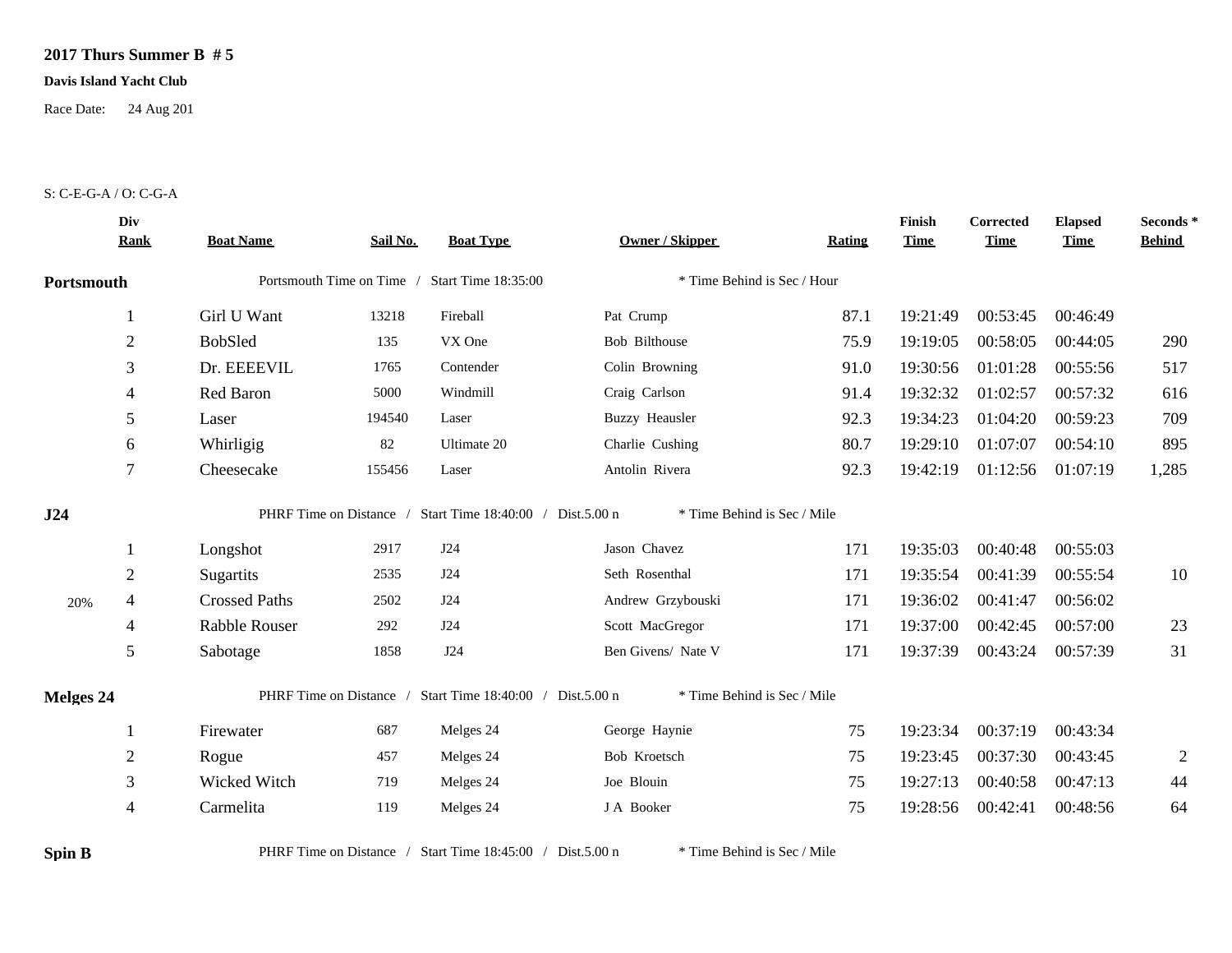|                      | 1              | Tenacity                   | 241   | Laser 28                                                  | Ken Hardy                   | 132 | 19:37:11 | 00:41:11          | 00:52:11 |        |
|----------------------|----------------|----------------------------|-------|-----------------------------------------------------------|-----------------------------|-----|----------|-------------------|----------|--------|
|                      | $\overline{2}$ | Privateer                  | 282   | S <sub>2</sub> 9.1                                        | Chris Jones                 | 132 | 19:38:00 | 00:42:00          | 00:53:00 | 10     |
|                      | 3              | Junior                     | 41186 | J27                                                       | Frank Selph                 | 123 | 19:38:19 | 00:43:04          | 00:53:19 | 23     |
|                      | 4              | Fully Involved             | 97925 | <b>B25</b>                                                | Stephen Vincent             | 135 | 19:39:45 | 00:43:30          | 00:54:45 | $28\,$ |
|                      | 5              | Meltemi                    | 40787 | S <sub>2</sub> 9.1                                        | Alex Korakis                | 132 | 19:39:45 | 00:43:45          | 00:54:45 | 31     |
|                      | 6              | Alliance B                 | 734   | Capri 30                                                  | Bob Glaser /Tom Barry       | 108 | 19:38:06 | 00:44:06          | 00:53:06 | 35     |
|                      | 7              | Volcano                    | 7170  | Tripp 26                                                  | Donald Rychel               | 111 | 19:43:01 | 00:48:46          | 00:58:01 | 91     |
|                      | 8              | Dr Bligh                   | 30    | S <sub>2</sub> 9.1                                        | Michael Maher               | 132 | 19:47:12 | 00:51:12          | 01:02:12 | 120    |
| Spin A               |                |                            |       | PHRF Time on Distance / Start Time 18:50:00 / Dist.5.00 n | * Time Behind is Sec / Mile |     |          |                   |          |        |
|                      | -1             | No Limit                   | 39526 | Farr 395                                                  | Neal Burns                  | 42  | 19:34:25 | 00:40:55          | 00:44:25 |        |
|                      | $\overline{2}$ | Alpha Dog                  | 83170 | Sr 33                                                     | Gordon Latrobe              | 63  | 19:37:03 | 00:41:48          | 00:47:03 | 11     |
|                      | 3              | Rocket                     | 48    | <b>J35</b>                                                | Tarry Grimsdale             | 72  | 19:40:24 | 00:44:24          | 00:50:24 | 42     |
|                      | 4              | Wired                      | 39511 | Farr 395                                                  | Achilles/ Brocks            | 42  | 19:39:41 | 00:46:11          | 00:49:41 | 63     |
|                      | 5              | Fire & Ice                 | 83198 | J105                                                      | George Cussins              | 81  | 19:43:12 | 00:46:27          | 00:53:12 | 66     |
|                      | 6              | Kicks                      | 50    | J92s                                                      | Peter Hartleb               | 99  | 19:48:52 | 00:50:37          | 00:58:52 | 116    |
|                      | 7              | Tampa Girl                 | 83242 | J120                                                      | Bill Terry                  | 54  | 19:46:20 | 00:51:50          | 00:56:20 | 131    |
| 20%                  | 10             | No Way Jose                | 42696 | <b>J35</b>                                                | Jose Suarezhoyos            | 72  | 19:51:19 | 00:55:19          | 01:01:19 |        |
| $\operatorname{AVE}$ |                | <b>Attractive Nuisance</b> | 97380 | Carrera 290                                               | Jamie Myers                 | 93  | 00:00:19 |                   |          |        |
| <b>Racer Cruiser</b> |                |                            |       | PHRF Time on Distance / Start Time 18:55:00 / Dist.4.76 n | * Time Behind is Sec / Mile |     |          |                   |          |        |
|                      | 1              | Sacred Cow                 | 60740 |                                                           | David German                | 69  | 19:48:05 | 00:47:37          | 00:53:05 |        |
|                      | $\overline{2}$ | Revenge                    | 005   | Dufour 34                                                 | Lee Burstiner               | 126 | 19:54:09 | 00:49:09          | 00:59:09 | 19     |
|                      | 3              | Intrepid                   | 41227 | J40                                                       | Jeff Russo                  | 78  | 19:51:20 | 00:50:09          | 00:56:20 | $32\,$ |
|                      | 4              | Wing It                    | 43620 | Irwin 39 Citation                                         | Mike Doyle                  | 126 | 19:55:27 | 00:50:27          | 01:00:27 | 36     |
|                      | 5              | Monami                     | 41456 | Benateau                                                  | Don Highnote                | 120 | 20:00:27 | 00:55:56          | 01:05:27 | 105    |
|                      | 6              | First Wind                 | 4951  | CSY 44                                                    | Art Cupp                    | 138 | 20:18:27 | 01:12:30          | 01:23:27 | 314    |
| $\operatorname{AVE}$ |                | Hooloovoo                  | 63365 | C&C MK2                                                   | Fenn Giles                  | 138 |          |                   |          |        |
| Non Spin A           |                |                            |       | PHRF Time on Distance / Start Time 18:55:00 / Dist.4.76 n | * Time Behind is Sec / Mile |     |          |                   |          |        |
|                      |                | WT Flyer                   | 97    | Pearson Flyer                                             | Ullman/Bostick/ Young       | 153 | 19:53:46 | 00:46:38          | 00:58:46 |        |
|                      | $\overline{2}$ | Boat                       | 57    | Wavelength 24                                             | Larry Willis                | 180 | 19:57:39 | 00:48:22 01:02:39 |          | 22     |
|                      |                |                            |       |                                                           |                             |     |          |                   |          |        |